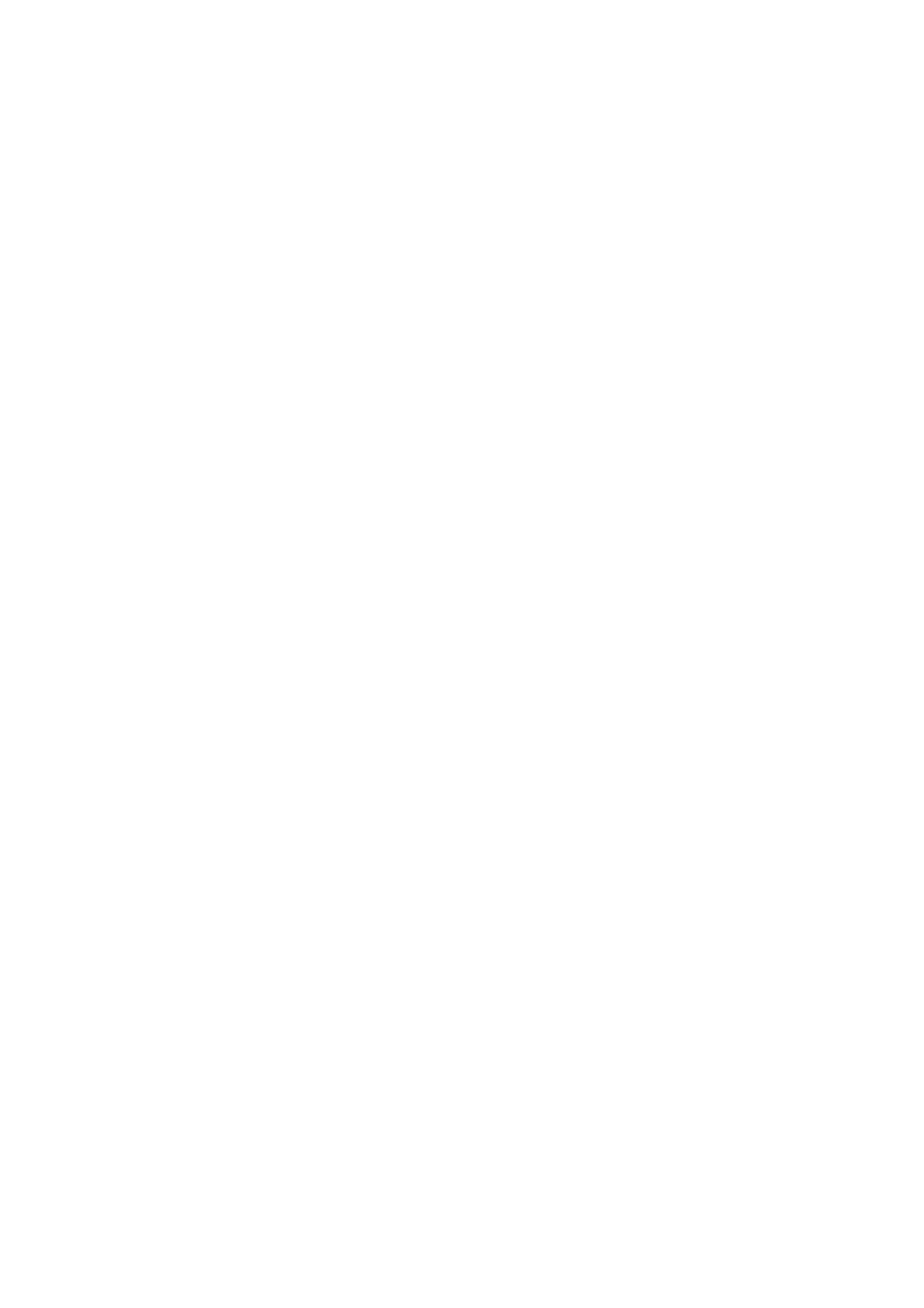## **ANNEX**

## **DIRECT ABSORPTION OF VOC IN THE CRUDE OIL (CVOC SYSTEM)**

The CVOC System has been designed to utilize hydrostatic pressure in the cargo tanks to re-absorb emitted VOC back into the Crude Oil. This process allows tank pressure to be reduced without venting to the atmosphere, and thus eliminates all emissions from the cargo during transit – including  $H_2S$ . The CVOC system will also reduce VOC emissions from the cargo during loading and cargo transfer operations.

The CVOC system is based on direct absorption of VOC in the crude oil. The Swirl Absorber, a combined ejector and mixing unit, are using crude oil from one of the cargo tanks to create a low-pressure area where vapour from the main inert gas line can be mixed with crude oil. The mix of VOC, inert gas and crude oil is then led back into the same cargo tank the crude oil was originally taken from. VOC is absorbed in the crude oil due to increased pressure in the bottom of the cargo tank, while inert gas rises to the surface without being absorbed.

Oil circulation is obtained by using a standard centrifugal pump driven by an electrical motor, and system operation is controlled by a simple PLC located in the engine-room and a number of pressure and temperature sensors. Operation and monitoring is done on two 10" LCD touch screen panels located in the Cargo Control Room and on the Bridge.